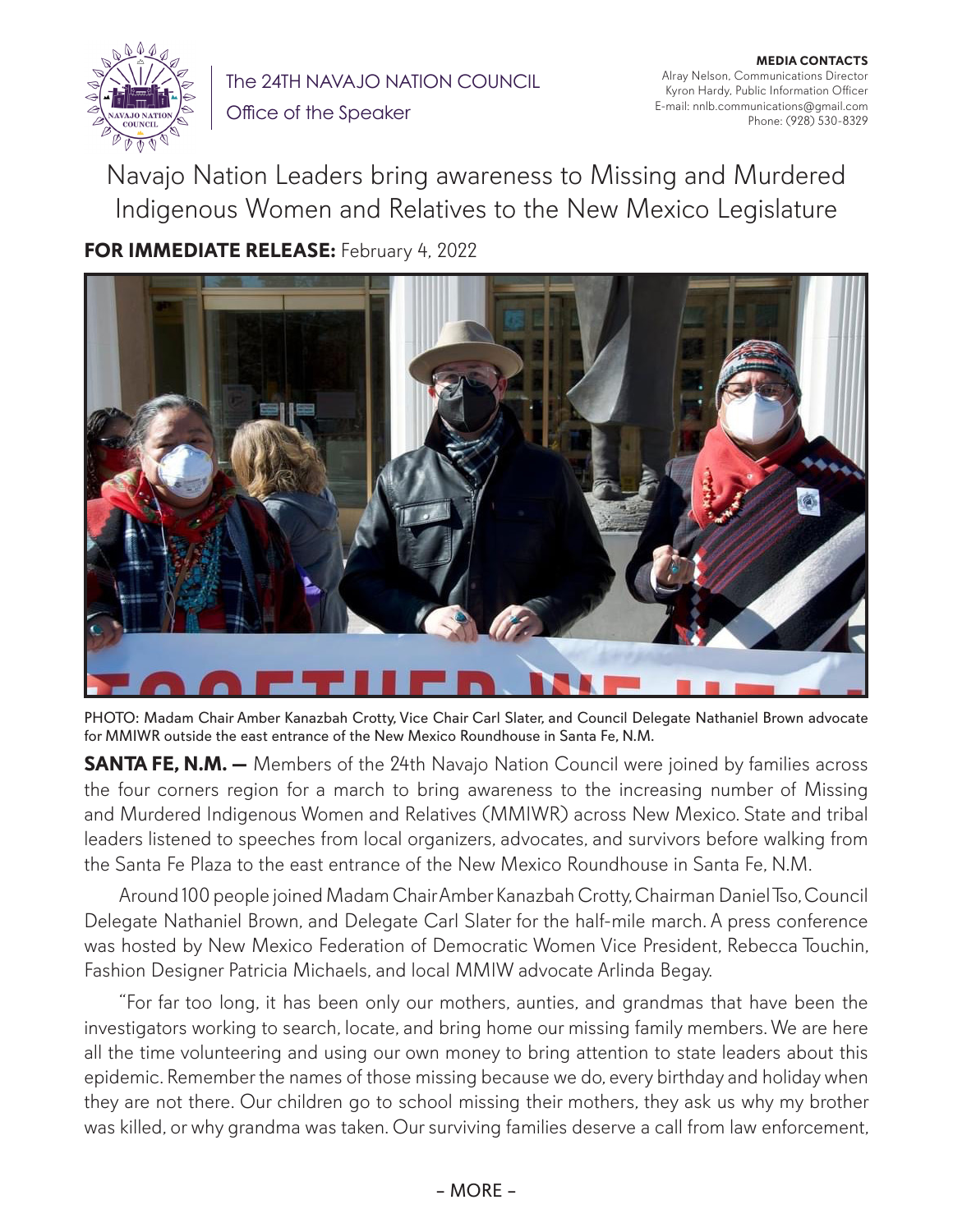an advocate to fight for them, and a government that has their back," said Council Delegate Amber Kanazbah Crotty (Cove, Toadlena/Two Grey Hills, Red Valley, Tsé'ałnáoozt'i'í, Sheepsprings, Beclabito, Gad'ii'áhí/Tó Ko'í).

Today, the legislature is considering Senate Bill 13 that establishes an annual event to support New Mexican families with missing relatives by bringing together federal, state, and tribal law enforcement to one location to assist families with filing and updating missing person reports, submitting DNA records to the National Missing and Unidentified Persons System, and opportunities to meet with investigators to discuss cases.

As of January, according to the Missing Persons Clearinghouse, there are 946 active missing persons and 20 unidentified persons reported across New Mexico in the National Crime Information Center.

"We are marching to share our support for Senate Bill 13 that will establish critical services for our Indigenous families to help them distribute information to media outlets about the cases of their missing relatives. The process of healing for our relatives is important, so this bill ensures families and our survivors have access to support groups, onsite counseling, traditional healers, and to victim advocates. Where are our Native men? We need to go back and teach our young men about the sweat lodge ceremonies and the sacredness of our female warriors. Our male coming of age ceremonies are as important as our traditional Kinaaldá female ceremonies. We are all the warriors behind our Indigenous movements and together, we will move forward with Hozhó," said Council Delegate Nathaniel Brown (Dennehotso, Kayenta, Chííłchinbii'tó).

Overwhelming public support allowed Senate Bill 13 to be passed by the House, Government, Elections & Indian Affairs Committee with unanimous support earlier today. The legislation now moves onward to the House floor this week.

State Senator Shannon Pinto (D-3) is sponsoring Senate Bill 12 that will create a position for missing Indigenous persons within the New Mexico Attorney General's Office. The bill also ensures effective case management with specialists trained in cultural competency, law enforcement reporting, and missing persons casework. Several tribal leaders will provide public testimony tomorrow for the bill before the Senate Judiciary Committee.

"We appreciate our sisters who have traveled here to speak loudly to the New Mexico Legislature on the importance of locating, bringing home, and seeking fair justice for our missing relatives. We hear you loudly that change must come to New Mexico and we will not be silent any more. This pandemic has hurt our communities but it has also brought us together with strength and determination. Your elected leaders hear you; we see you, and you are here as a movement that is heard loudly across Indian Country. No person should walk in fear and all perpetrators of violence and sexual assault must be brought to justice. My late grandfather Senator John Pinto was an example of persistence and never letting his guard down. We have a commitment to ensure our families find their loved ones and we never give up," said Senator Shannon Pinto.

New Mexico Indian Affairs Secretary Lynn Trujillo leads the Missing and Murdered Indigenous Women Task Force that was created in 2019 by Governor Michelle Lujan Grisham. She added, "Indigenous people, particularly women, are missing or murdered at a rate much higher than nonindigenous people. Senate Bill 13 is critically important to ensure we are doing everything possible